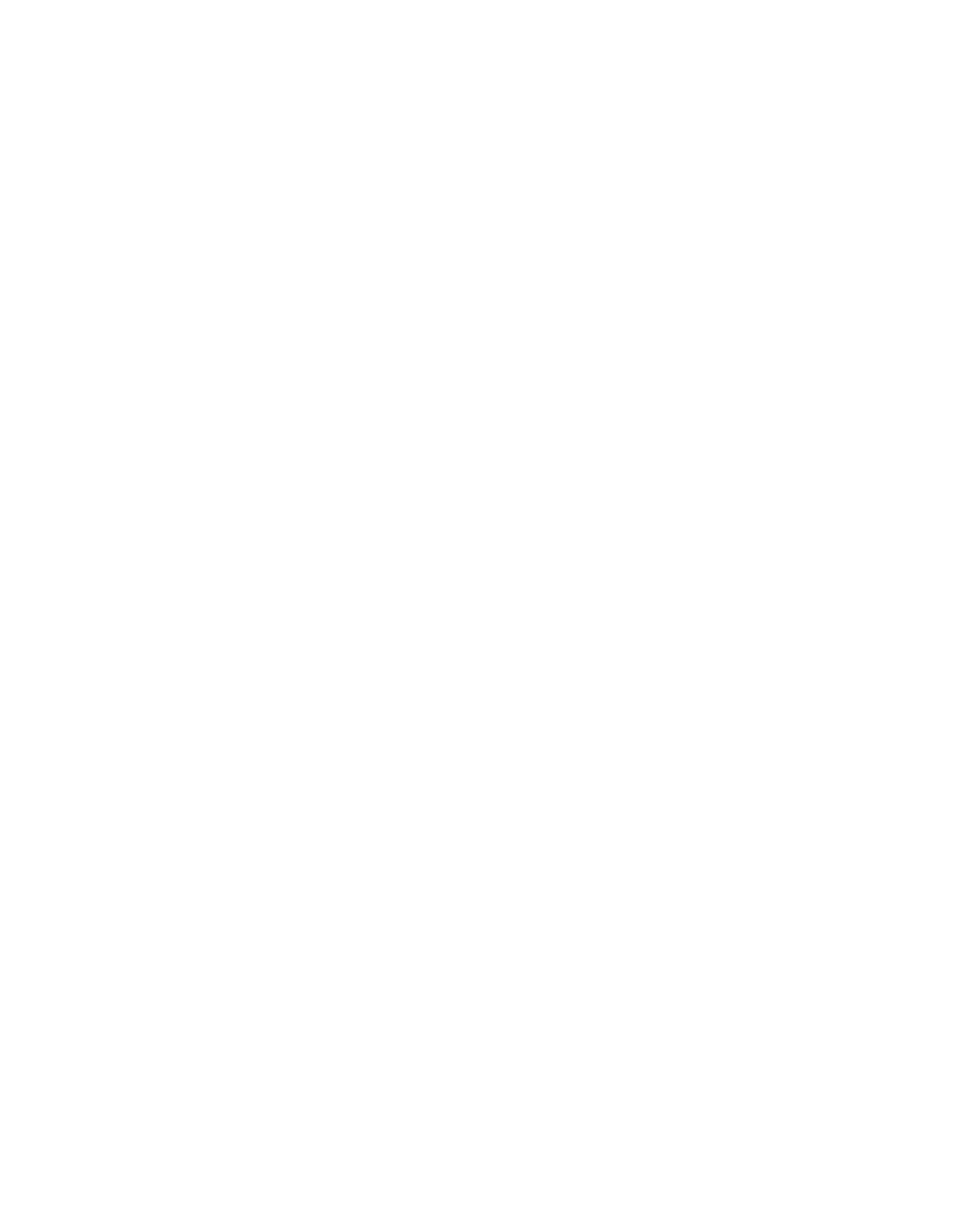### **On The Path To Excellence**

Welcome to each of you as we commence the new academic year and the  $91<sup>st</sup>$  year of Delta State's storied history. I am pleased to announce that we will celebrate Delta State's  $90<sup>th</sup>$  birthday on September  $15<sup>th</sup>$  with a spectacular program being organized by Dr. James Robinson and members of the Dedicated Statesmen Association, and I encourage you to come out for that event.

As I begin my third cycle at the helm, I am pleased to report that the state of the university is solid and progressing quite well. We are successfully tackling major budget and enrollment challenges, building on our strong programmatic foundations, and realizing growth in some key areas. I am bullish on Delta State and our future, and I am confident that we are on a path to excellence. It continues to be my distinct honor to serve you, our students and alumni, and our community.

Today, I will focus on six themes: 1) academics; 2) student recruitment and student success; 3) business and finance; 4) campus facilities and grounds; 5) the Delta State family; and,  $6$ ) visioning — the next steps on the path to excellence.

I. Academics 

I am pleased to report outstanding news regarding our academic standing and accreditation. This past year, we successfully completed institutional reaccreditation by SACS, our national credentialing agency  $-$  a result that is critical to our very existence. Thanks again to our SACS Chair, Dr. Beverly Moon, and her team for leading us in this vital effort. Our College of Education's teacher preparation program was reaccredited by the Council for the Accreditation of Educator Preparation with the highest mark possible and, quite remarkably, with no recommendations for improvement. Congratulations to Dean Leslie Griffin and her colleagues for this stellar outcome. Other accreditation successes include: for nursing, the American Association of Colleges of Nursing; for aviation, initial accreditation from the Aviation Accreditation Board International; and, for our music program, the National Association of Schools of Music.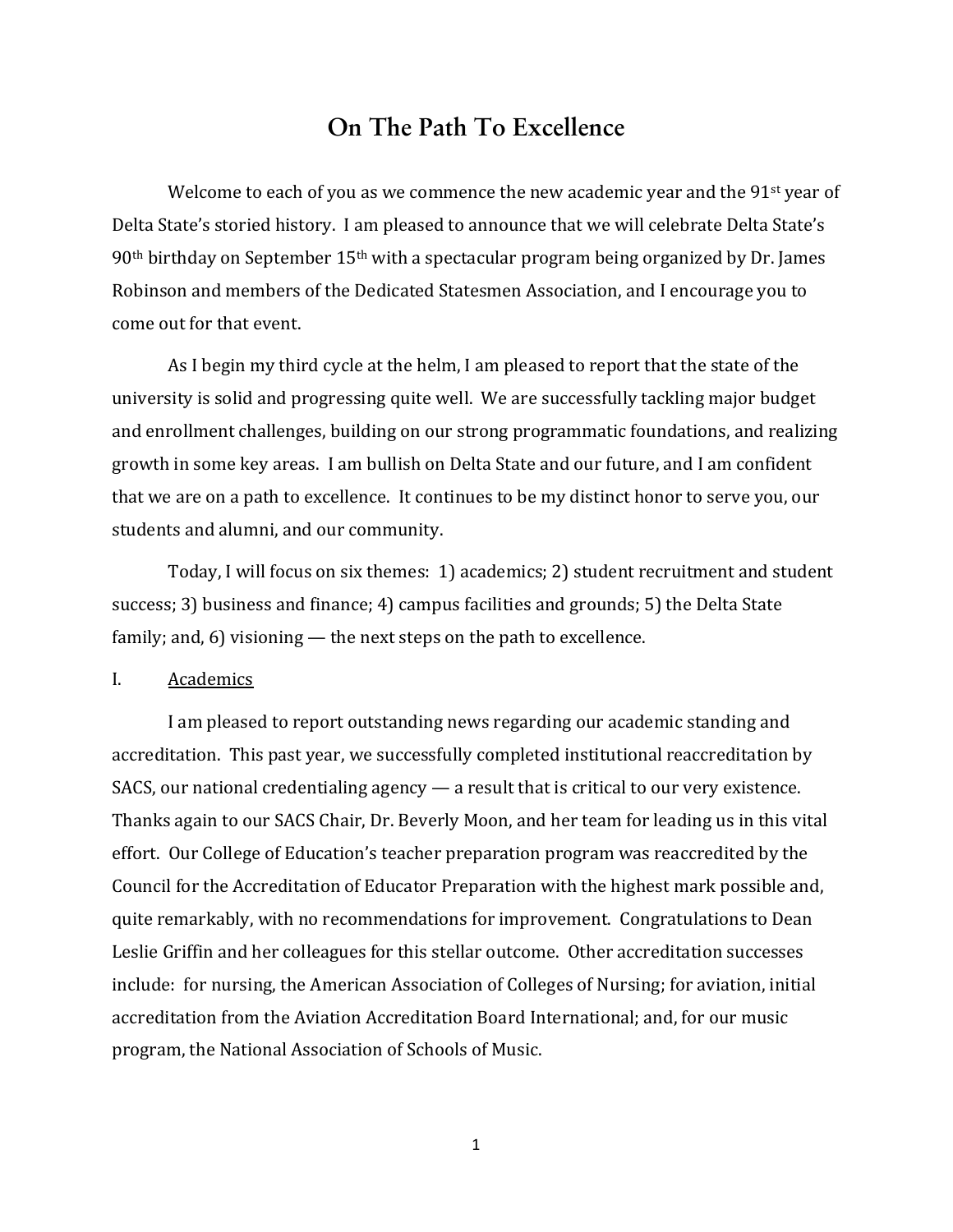It was my pleasure recently to notify nine members of the academy of their promotions in rank or the attainment of tenure. Our outstanding faculty members are demonstrating classroom excellence in guiding our students to success. Many are also engaged in creative and constructive professional activities such as travel abroad, student mentoring and advising, publishing, independent research, conference presentations, association leadership, community outreach, project and artistic showcasing, and consulting. I encourage and support these enterprising pursuits, and I aspire for the university to be more financially supportive of these activities.

The highly successful International Business Symposium, sponsored by alumnus and UPS CEO David Abney, continues to be a star attraction in our College of Business. The inaugural International Delta Blues Conference was a smashing success, and, along with our new interdisciplinary minor in blues studies this semester, it sets the stage for Delta State's rightful claim as the academic center of the blues. Our second annual Race Relations Conference, Winning the Race, perhaps exceeded last year's award-winning program, and affords us the opportunity to be a leader in a dialogue that is critical to the Delta and to the state. 

Across the academy, we are seeing growth  $-$  in Nursing programs, Social Work, DMI Entertainment Industry Studies, Geospatial Information Technology, and preprofessional health-related programs in the sciences; in masters programs in Teaching, Counseling, and Health, Physical Education, and Recreation; and, in Health Care Administration, Commercial Aviation, and Computer Information Systems — all programs that continue to distinguish the university and attract more students.

#### II. Student Recruitment and Student Success

Student recruitment remains a challenge, and it will take all of us pulling together to succeed. The marketplace for new students is very competitive, especially in light of the shrinking pool of Mississippi prospects, the success of certain Division I football teams last fall, and the attractiveness of community colleges because of their low tuition. Recruitment continues to be a major priority for us because it is our lifeblood and it drives our revenue — tuition dollars plus credit hour production that factor into our state funding formula.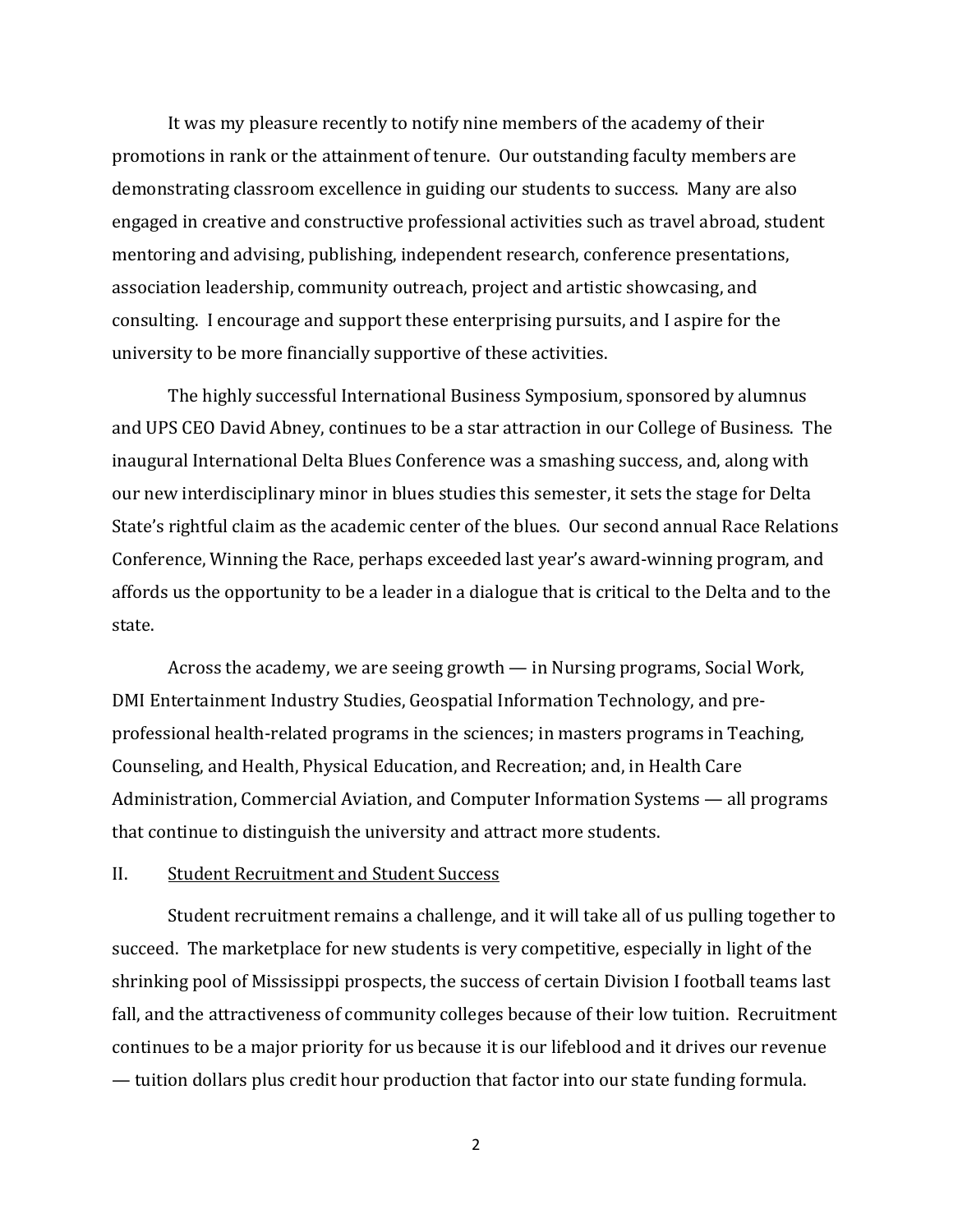We are working hard to attract new students from high schools and community colleges, and I ask once again for your assistance in identifying and recruiting new students for the university. It may not be your  $-$  or my  $-$  job, but it is at least partially our responsibility and obligation. I have recruited in more than 70 high schools and community colleges around the state, and I plan to continue recruiting visits this coming year.

We are providing more scholarships than ever to community college transfers who are Phi Theta Kappa honorary society members. Those scholarships boost both our enrollment numbers and the academic quality of our student body with the addition of more than 100 students who sport GPAs of 3.5 to 4.0. Our recruiting emphasis is on the general student population, but we are also turning special attention to our graduate programs that have seen a downturn in the last year, and we likewise need to bolster our summer school enrollment which has fallen off the last two years. Continuing emphasis on international student recruitment should help enrollment numbers as well, and I am pleased to report that our international student/faculty exchange program went well in its first year, with major exchanges between Delta State and Perm State University in Russia. If you haven't read or heard the stories of our students and faculty who traveled to Russia this past spring, I encourage you to do so. What an experience they had! In early October, we will host the first faculty-student delegation from John Paul II Catholic University of Lublin in Poland. These types of exchanges and relationships are important aspects of students' learning experiences.

A special "heads-up" regarding this fall's enrollment numbers: Because the date for class cancellation and the so-called "purge process" is now earlier than in the past, we will, for the first time, report reconciled enrollment numbers to IHL, meaning our published enrollment numbers will likely show a reduction in enrollment compared to last year. Despite the fact that we are predicting an actual slight net increase in enrollment, I want to brace you for reports that will likely show that we are down in our numbers.

In the area of student success and retention, we have enjoyed a banner year of initiatives, and I think our investment in retention strategies will yield great dividends in the years ahead. Under the direction of Christy Riddle, our Student Success Center continues to contribute to our students' academic achievements. The Academic Support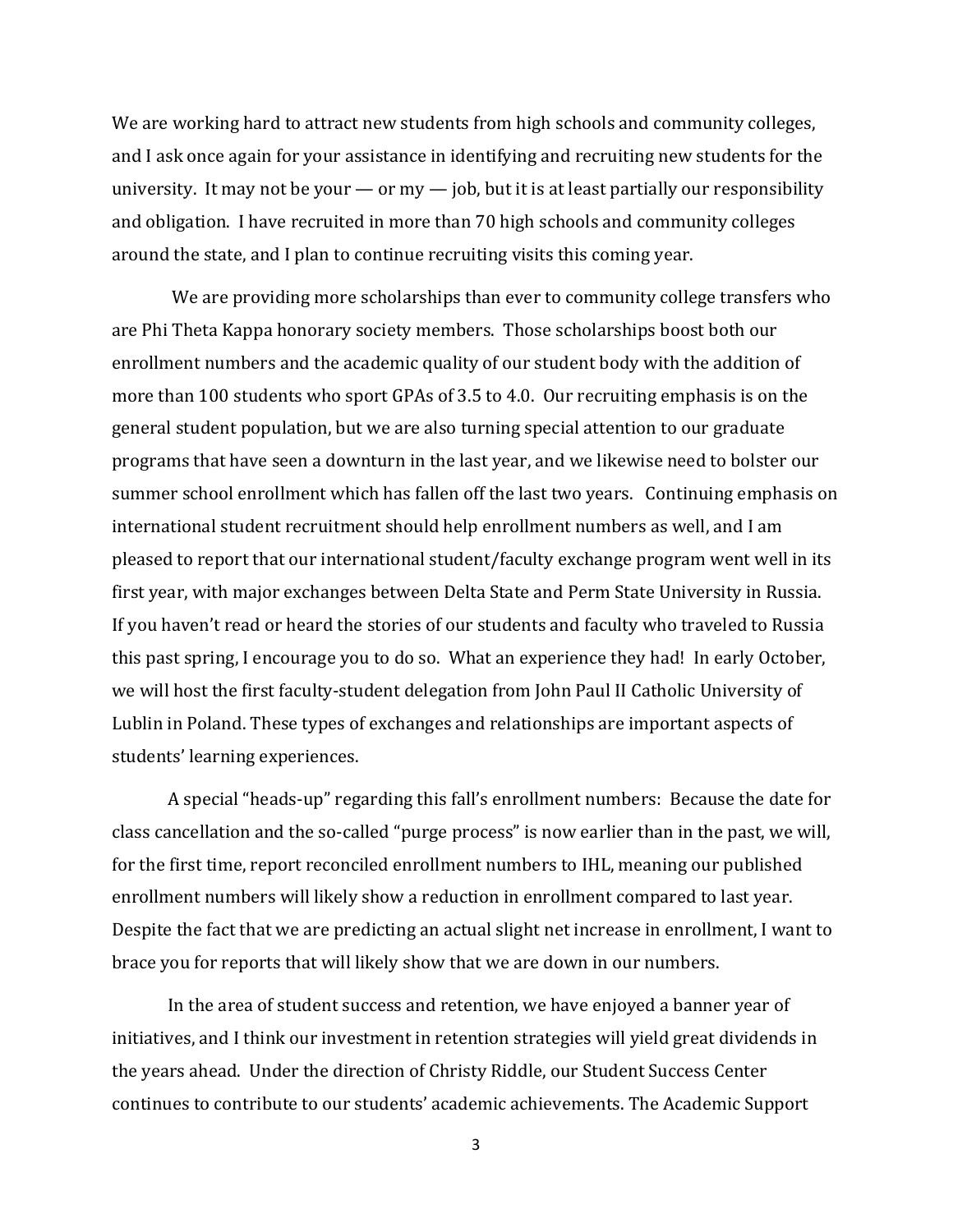Lab had approximately  $7,500$  visits during  $2014-15$ . A new headliner program, Okra Scholars, was rolled out this spring to provide special assistance to students who are first generation, Delta-based, Pell Grant-eligible, or in the ACT test score range of 17-21. This program is made possible by a First in the World grant from the U.S. Department of Education, one of only 24 given nationwide and the only one in Mississippi. We are turning up the heat on helping these students gain academic traction and find their path to success.

Other aspects of our revamped student retention program, under the leadership of Provost Charles McAdams, include our "early alert program" to identify academic problems at an early stage, and a totally revised first year seminar program, under the superb direction of Professor Ethan Schmidt. The new approach includes a writing component, stepped up advising of all students, and retention scholarships to help students meet financial difficulties that often lead to dropping out. These efforts are paying off. Between first and second semesters, we realized a 7% increase in retention among members of our freshmen class who participated in the first year seminar. We are also taking seriously the financial plight that many students face in trying to finish their degrees. This year, we increased the availability of external dollars for student tuition support by directing \$178,000 from the Workforce Investment Act program to students completing their final three semesters. Dr. McAdams, thank you and your team for your leadership with these important initiatives.

With successful recruitment efforts and new retention strategies, we can win the enrollment management battle and increase our numbers. Academics and students are why we are here. Classroom instruction and helping our students succeed on the path to graduation are our drivers. First and foremost, we are all here to support those missions. I thank each of you, no matter what your role, for all you do every day to help us achieve those goals. It doesn't take a village. It takes a Delta State family  $-$  each of us.

#### III. Business and Finance

While academics and students are our priorities, the business and financial side of the house is important because it is the framework upon which the academy depends. I am very grateful to our administrative staff colleagues for the terrific support you provide. I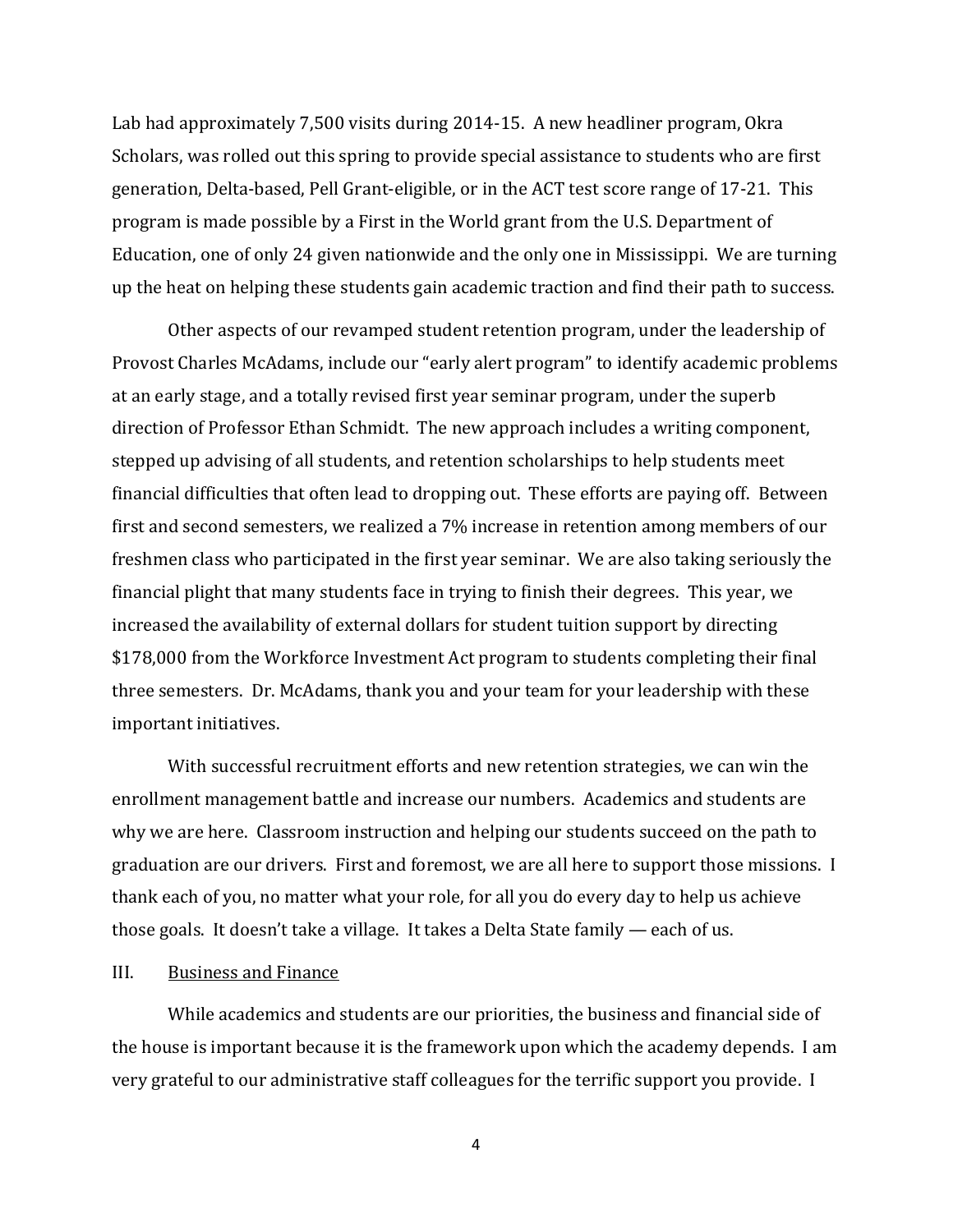am equally grateful to all of you  $-$  faculty and staff  $-$  for engaging in the ownership of this university as we face down our budget challenges by making smart decisions and treating institutional dollars as if they are our own — by turning off lights at the end of class or the day, carefully watching expenses, handling funds smartly, and making prudent purchasing choices. 

Since I arrived on campus in April 2013, we have engaged in two budget-cutting exercises, both conducted in a thorough, consultative, and transparent manner. The first was a belt-tightening effort to reduce expenses during the 2013-14 academic year. It was successful, but not enough. So this past year, we dug deeper to meet the budgeting expectations of our governing board and accrediting agency, and, just as importantly, to put our financial house in order so we can ensure a future of fiscal integrity that supports our academic mission. That effort led to permanent budget cuts and program eliminations that will produce a million dollars in savings over the next year.

One year ago, I told you that 'nothing fuels my sense of urgency about stabilizing our budget and enrollment more than the need to give pay raises.' And, I promised you that we would give pay raises if we did two things: 1) cut expenses, and 2) receive either an increased appropriation from the state or an equivalent tuition increase. We made good on that promise. This past year's budget reductions, along with increased legislative funding, set the stage for well-deserved and overdue pay raises that became effective July 1. While the salary increases were a step in the right direction, I wanted the percentages to be higher, and we will continue to press the legislature for additional funding next year. Our intention is for this year's raises to be the first installment. Our plan is to implement another round of raises next summer *if* we can continue to maintain spending within our budget and realize another increase in state funding.

An increase in tuition is another important factor that will contribute to our improving financial situation. Tuition represents about half of our revenue in addition to what the state provides us. We have held tuition steady at \$6,012 annually for the last three years, and we are holding fast to that number this academic year to ensure college affordability for as many students as possible. That attractive tuition figure helps bring us students. Delta State is an incredible educational value at that price  $-$  a fact recently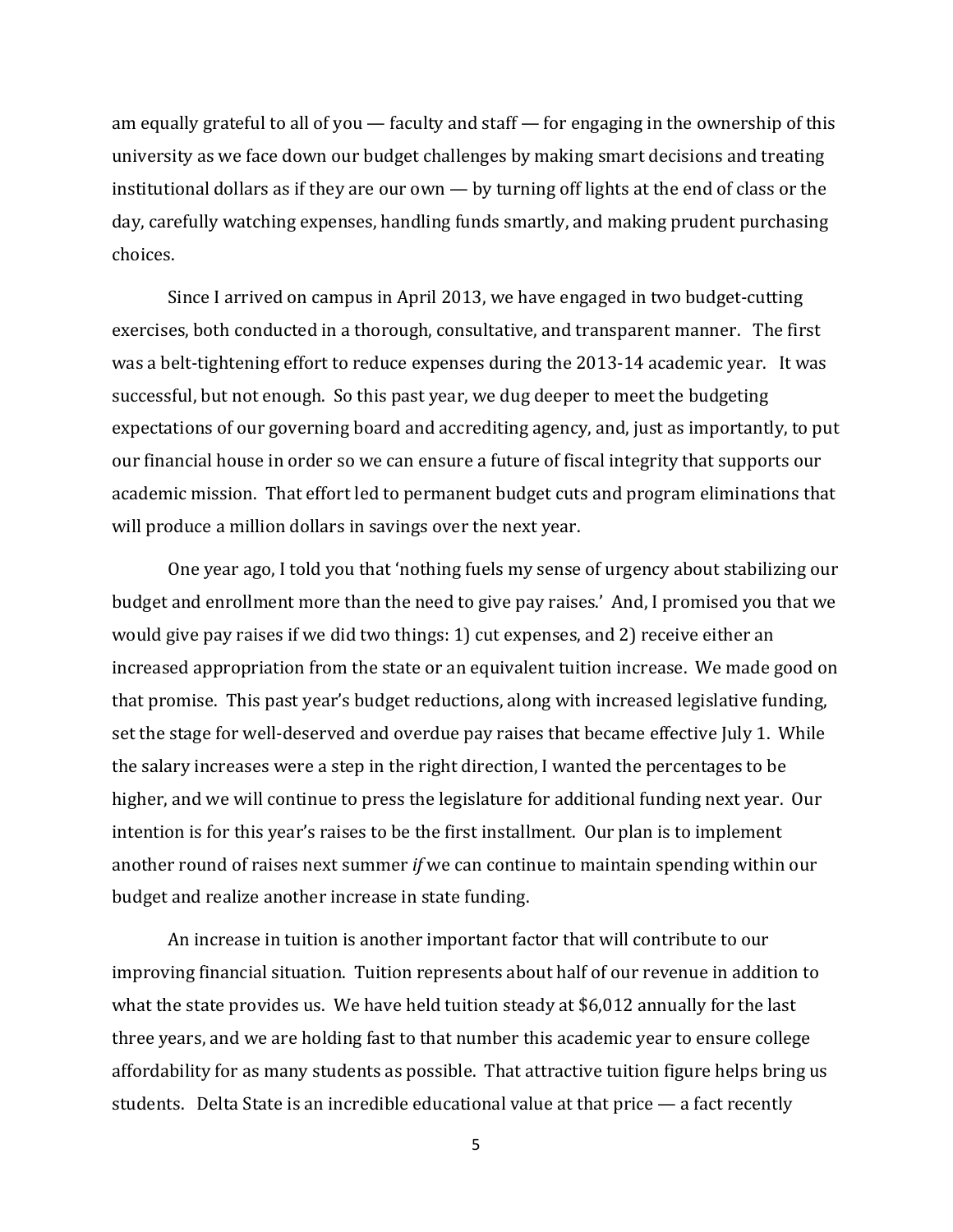recognized by *U.S. News & World Report* ranking us the best out-of-state tuition value in the country. However, the time is right to implement a tuition increase for the 2016-17 academic year. That additional revenue will help support another round of pay raises, faculty professional development, and other needs.

Our total current year budget is \$46 million, representing a repeat of last year's level for general expenses, plus an amount to cover the pay raises everyone received. Going forward, we need to continue exercising care in spending, but I am pleased to report that we anticipate *no further budget cuts under the current circumstances*. We are dutifully managing scarce resources, and I appreciate your support and assistance in that endeavor. I hope it is clear that diligent budget management and prudent spending *do* pay dividends. And, let me take this opportunity to thank Vice President for Finance and Administration and Chief Financial Officer Steve McClellan, and his staff, for all their hard work to improve our budget situation. As a reminder, the new university budget will be available online for your review early next month.

On the topic of outside funding, we are concentrating considerable effort on raising private dollars from alumni and friends of the university, corporations, and foundations, as well as targeted funding from government. The Delta State Foundation enjoyed its most successful fundraising year on record. We are raising money! The foundation set new records for both annual fund giving  $-$  \$500,000+ against a \$425,000 goal  $-$  and total gifts/pledges — more than \$4.3 million for the second consecutive year. These new private dollars go a long way in supplementing our institutional funding in the areas of scholarships, faculty travel, office staffing, campus events, and numerous programs  $$ including elements of the vision spelled out in my remarks today. A tip of the hat to Executive Director of Alumni and Foundation Keith Fulcher and his staff for their hard work in this record-setting year. Within the next year or so, the Foundation plans to announce a major new fundraising campaign.

Major grants we received this past year include a \$1.6 million First in the World Grant from the U.S. Department of Education that supports our Okra Scholars program and a \$1 million grant from the Hearin Foundation to support a new program that will provide internships, graduate studies, and graduate assistantships for Teach For America alumni to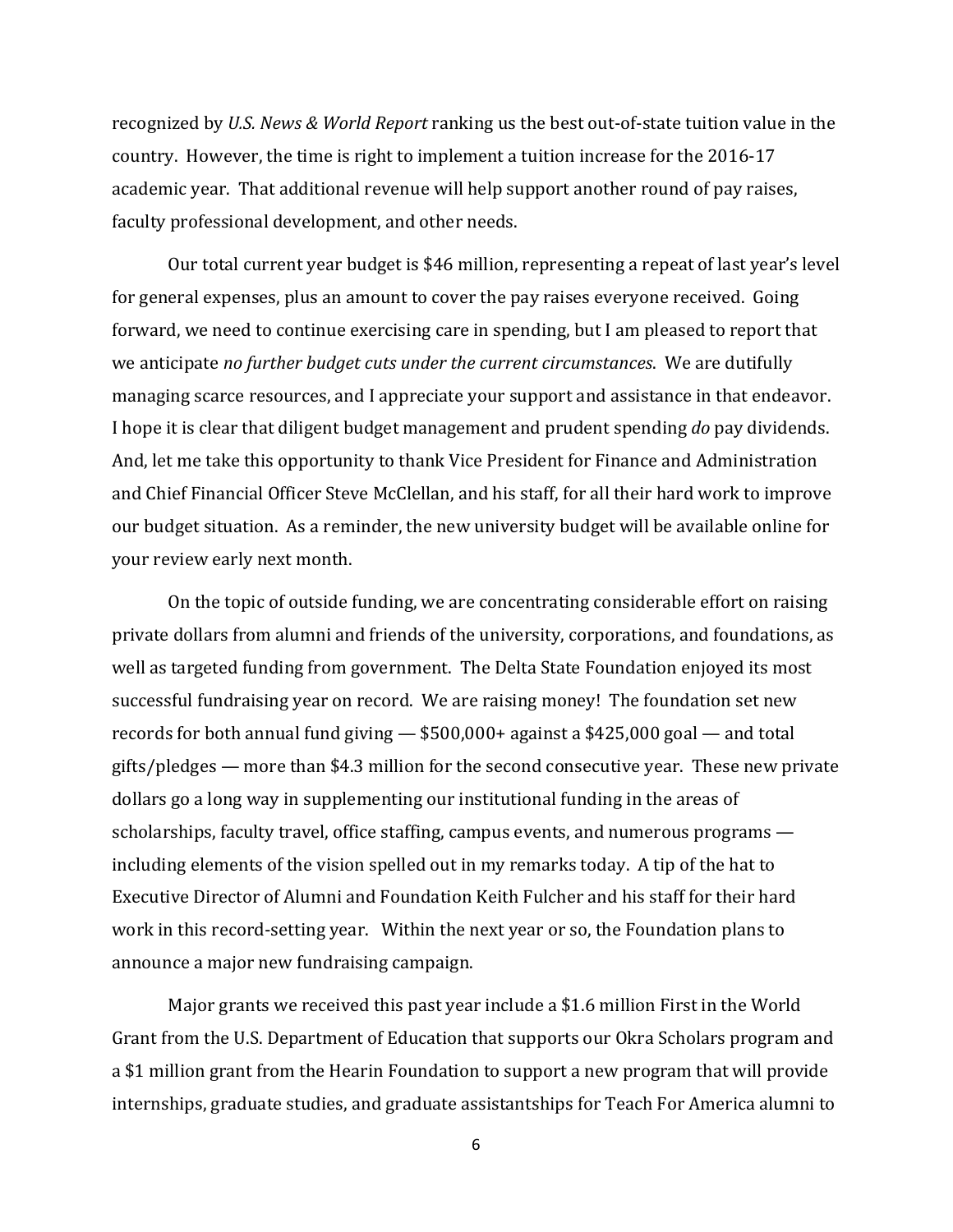encourage them to remain in the Delta after their two year teaching stints. We had another successful TFA summer institute on campus, and we hope to continue our relationship with TFA, which provides a good revenue source for the university through a service contract and credit hours produced. To support our DMI international exchange program with Perm State in Russia, Delta State received a \$100,000 grant from the U.S. Department of State. Provost McAdams and Nursing School Dean Libby Carlson have raised nearly a half million dollars from hospitals in the area to support new faculty positions in the nursing school. Just recently, the Gertrude Ford Foundation made a \$50,000 gift to the foundation with the note that they think the university is doing a good job managing scarce resources. So, much-needed external funds to supplement state dollars and tuition are increasing steadily, and we will continue our aggressive approach with private foundations and government sources.

#### IV. Campus Facilities and Grounds

Turning to campus facilities and grounds, take a look around, and you will see that the complexion of the campus is beginning to change. As the saying goes, please pardon our dust as exciting improvements are in the works. There will be inconveniences for a while as we tear up the streets and lay down new ones. The big flying saucer we call the dining hall is about to undergo a multi-million dollar facelift beginning next year. This summer, we refurbished the bathrooms in Lawler-Harkins women's residence hall, and put down new flooring in Wyatt Gym hallways. Fire suppression technology has been added to several residence halls. Caylor/White-Walters will finally be completed during this academic year. Planning is underway for renovation of Zeigel Hall and the Coliseum over the next few years. All these projects are supported by funds that are specifically designated for renovation, repair, and construction.

The new baseball stadium will be dedicated in October, and is being financed with private dollars headlined by a half-million dollar lead gift from Delta State alumnus and Foundation President Tim Harvey and his wife, Nancy (whose father, Dr. Bill Cash, was long-time chair of the history department). The construction of Statesman Boulevard should be underway within the year to connect Highway 8 to our athletic complex. In November, the GRAMMY Museum Mississippi will open on our campus, and what an event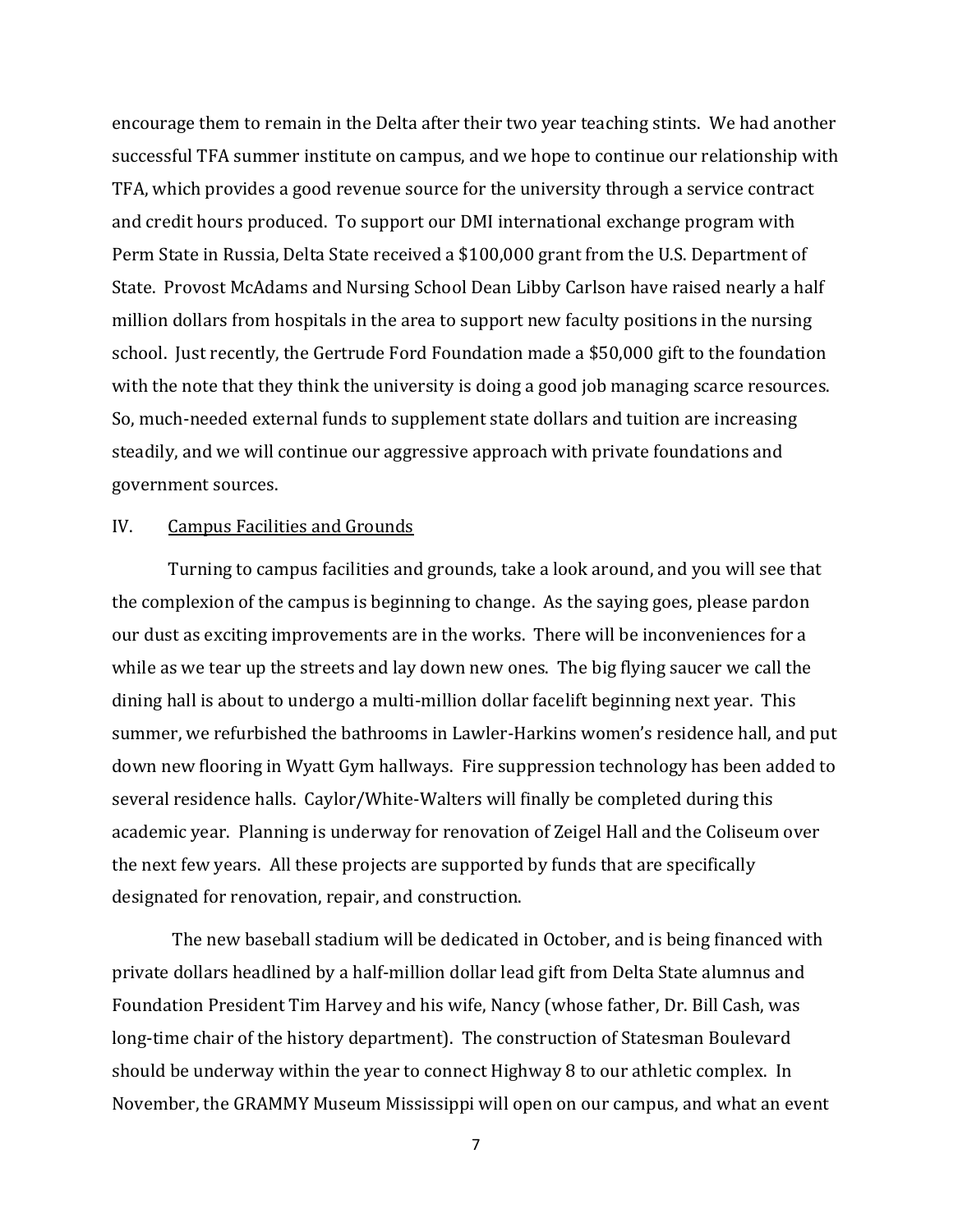it will be! We will soon communicate more information about the plans for the opening and Delta State's preparation for it. We have also entered into a formal educational partnership with the museum, and look forward to many outstanding programs in the years ahead.

Finally, I offer a special shout-out and sincere thanks to our facility management colleagues for maintaining our buildings so well and for keeping our campus grounds looking beautiful. Delta State shines because of you.

#### V. Delta State Family

As I turn to matters involving the Delta State family, I first note the loss of some very special people this past year: Billie Breland, Joe Garrison, Henry Outlaw, Stan Sandroni, Dorothy Shawhan, and Hugh Ellis Walker — all of whom were key members of our university family. Let us remember them in a moment of silence.

Among Delta State's retirees this year is Dr. Wayne Blansett, who enjoyed a 40-year career in Student Affairs. As a fitting tribute to him, our New Men's residence hall will be renamed Blansett Hall. Wayne and Diane, two all-star members of the Delta State family, please stand and receive our sincerest thanks for all you have done for Delta State.

Standing in for Wayne, as the search process for his successor continues, is our own Dr. E.E. "Butch" Caston, formerly Dean of the College of Education and Interim Provost. Dr. Caston is well-known within the Delta State family, and I am pleased he agreed to come out of retirement — one more time — to serve the university he loves. He will serve as Interim Vice President for Student Affairs until a successor takes office. Thank you, Butch!

Another member of my Cabinet, Dr. Myrtis Tabb, Associate Vice President for Finance and Administration, has announced her retirement this fall, and we will certainly miss her and her many contributions to campus life. Thank you, Myrtis!

A special note on campus governance and leadership: I am fortunate to be surrounded by some outstanding people who serve in leadership positions. They are thoughtful and visionary in what they do. And their work ethic is unparalleled. In addition to Provost McAdams, CFO McClellan, and Interim Student Affairs Vice President Caston, whom I have already mentioned, my executive committee team also includes Vice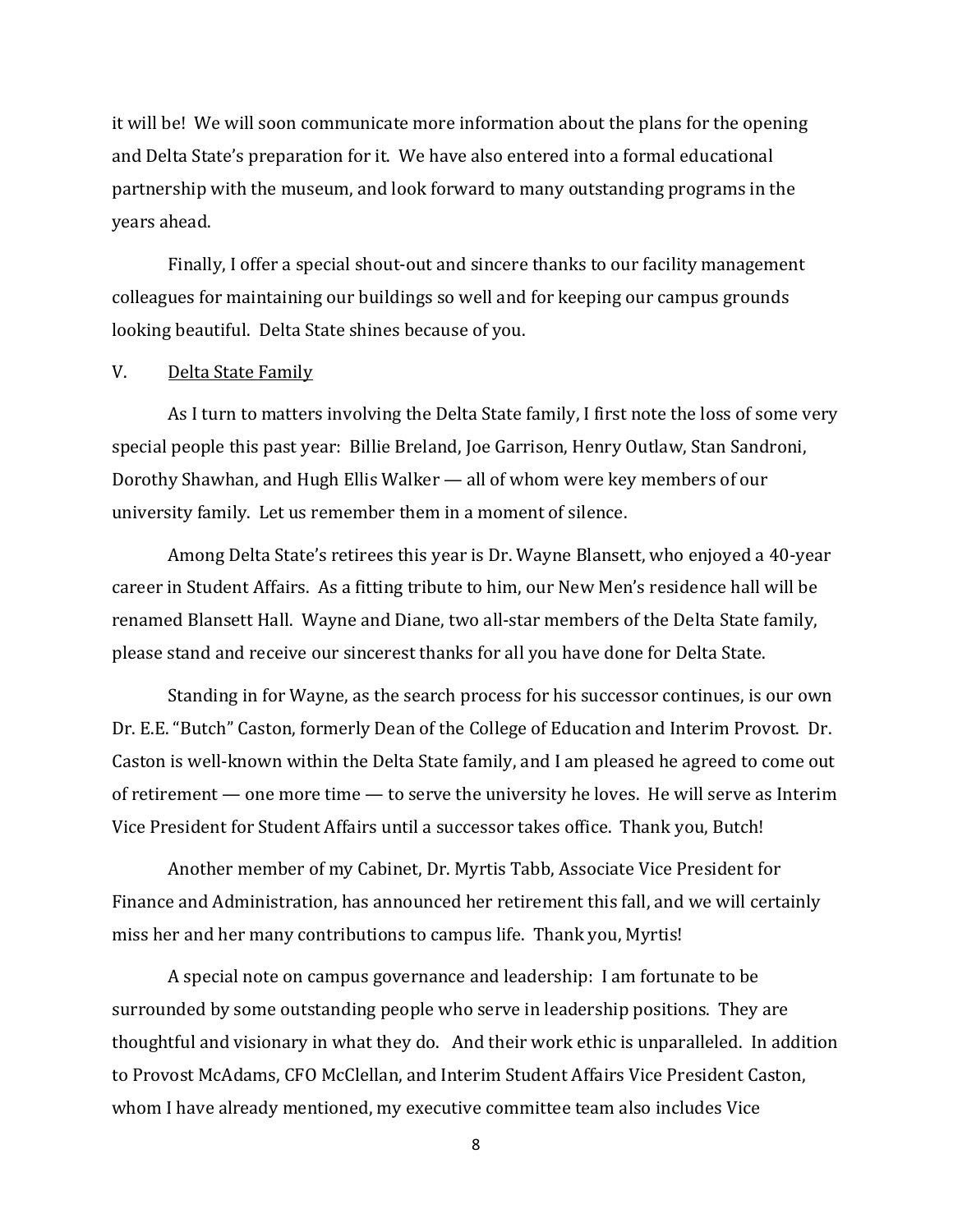President for University Relations, Dr. Michelle Roberts. A CEO could not ask for a better and more talented group of advisors. This past year, I also named Dr. Roberts my Chief of Staff, and I am very grateful to her for reorganizing the Office of the President and making sure the trains run on time. Other members of my Cabinet provide great leadership and representation for all campus interests: Keith Fulcher and Myrtis Tabb, whom I have already mentioned; Dean of Enrollment Services Debbie Heslep; Athletic Director Ronnie Mayers; Faculty Senate President Leslie Fadiga-Stewart; Academic Council Representative and Nursing School Dean Libby Carlson; Administrative Staff Council Chair Marilyn Read; and, Student Government President Mikel Sykes.

This past year, we established the Legends of Delta State, the university's highest and most prestigious lifetime order of achievement, reserved for individuals who made an extraordinary and lasting positive mark on Delta State. Of the five inaugural inductees selected, the first four include: 1) women's basketball coach and the namesake of collegiate basketball's Wade trophy, Coach Margaret Wade, whose statue now graces the courtyard in front of the Coliseum; 2) long-time director of student activities H.L. Nowell, for whom the Union is named; 3) President Emeritus Kent Wyatt who served as Delta State's leader for 24 years, and for whom the university administration building is named; and, 4) women's basketball coach, Lloyd Clark, who, like Coach Wade, led the Lady Statesmen to three national championships, and for whom the basketball court in the Coliseum is named.

Today I have the privilege of announcing the fifth Legend of Delta State whose induction will be October  $3^{rd}$  in conjunction with the dedication of the new baseball stadium and of a statue in his honor. It should come as no surprise that the man who built the Delta State baseball program and has served Delta State so well for so long will be honored as a Legend of Delta State — our own Coach Dave "Boo" Ferriss. Please help me salute our newest legend!

Integral to the university family are our athletic programs. In just a couple of weeks, we begin another exciting season of Statesmen football, a program that boasts more than half of its players with a 3.0 GPA or better, and eight with a 4.0. Delta State basketball standout LaQuavius Cotton won the national collegiate slam dunk contest. Early this summer, the Gulf South Conference honored two of our outstanding student-athletes —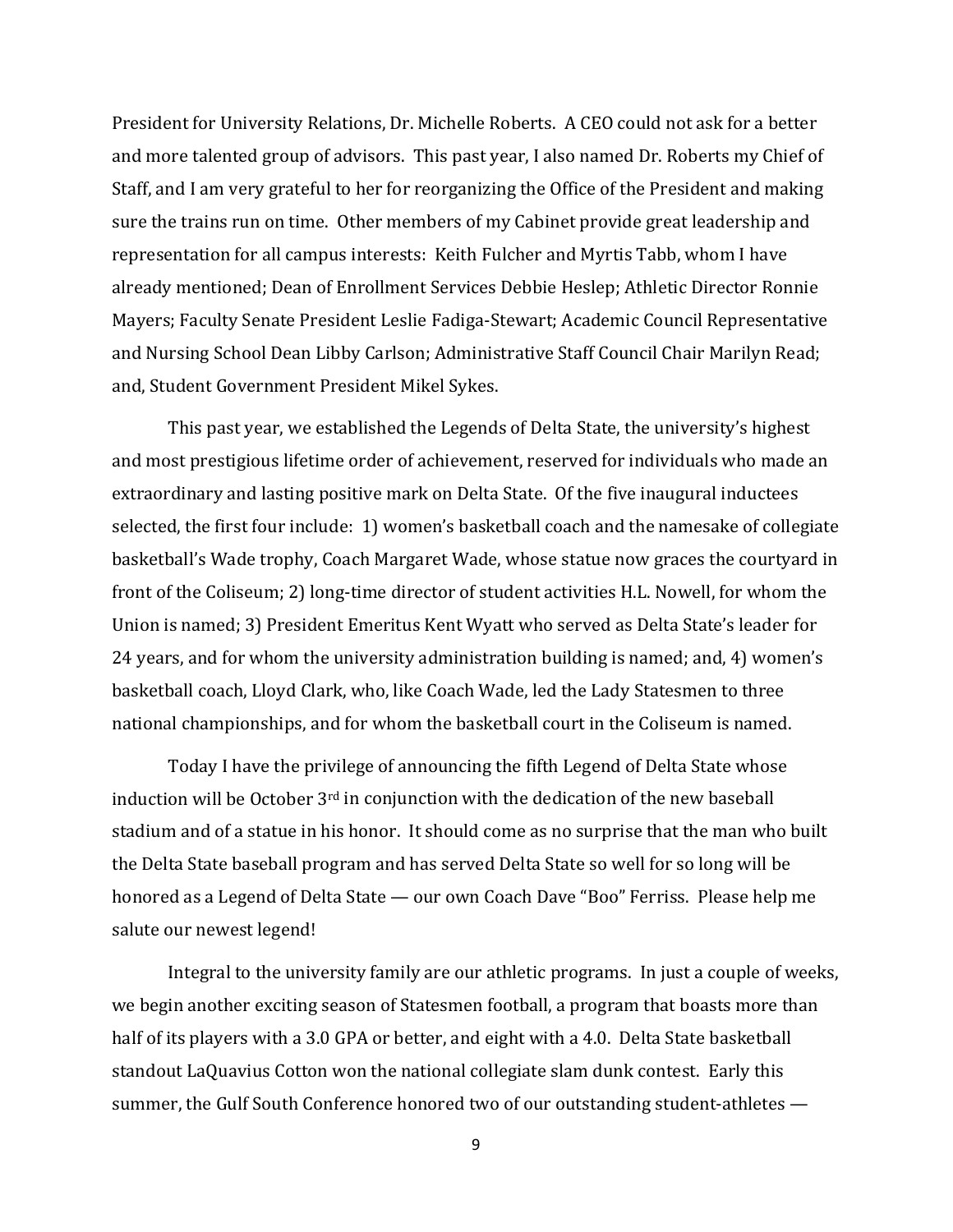softball standout Taylor Holland and Statesmen quarterback Tyler Sullivan  $-$  as members of the conference's elite Top 10. And 13 of our swimmers and divers were named Academic All-American. We *are* a university of champions in the classroom and on the field. 

The concept of the Delta State family connotes our mutual respect, collaboration, and support for one another. It represents those special qualities that set us apart from other institutions. It means we are a welcoming, helpful, inclusive campus. It is the personal touch our students have come to expect and that our alumni fondly remember. It especially means we provide excellent customer service to our students everywhere on campus at all times.

#### VI. Visioning – What's Next on the Path to Excellence?

What will it take to elevate this university and our programs to the next level of success? What should we be doing to move the needle toward higher achievement?

At the recent President's Cabinet advance, we began a discussion of "big-think" issues that will lay the foundation for our collective vision and the next steps on the path of excellence for Delta State. We focused on increasing academic distinction by ratcheting up support for student achievement and faculty professional development. We envisioned myriad future projects and programs — too many to mention here — that will help determine what Delta State looks like in 2025, our centennial year.

To continue those discussions, beginning this fall, I am asking the Vice Presidents and those Cabinet members who report directly to me to consult with their respective departments, and help us determine how we move to the next level of success for all programs across campus. The idea is for us all to think big and to identify the path to excellence. Said another way, what should your department look like five and ten years from now? I ask you to engage in this process and give us your best ideas. The outcomes will help us design a road map to our future.

As examples, I see us implementing strategies that will help us provide meaningful upgrades for our academic programming  $-$  goals such as adequate funding for the faculty professional development programs I mentioned earlier; possibly a senior thesis or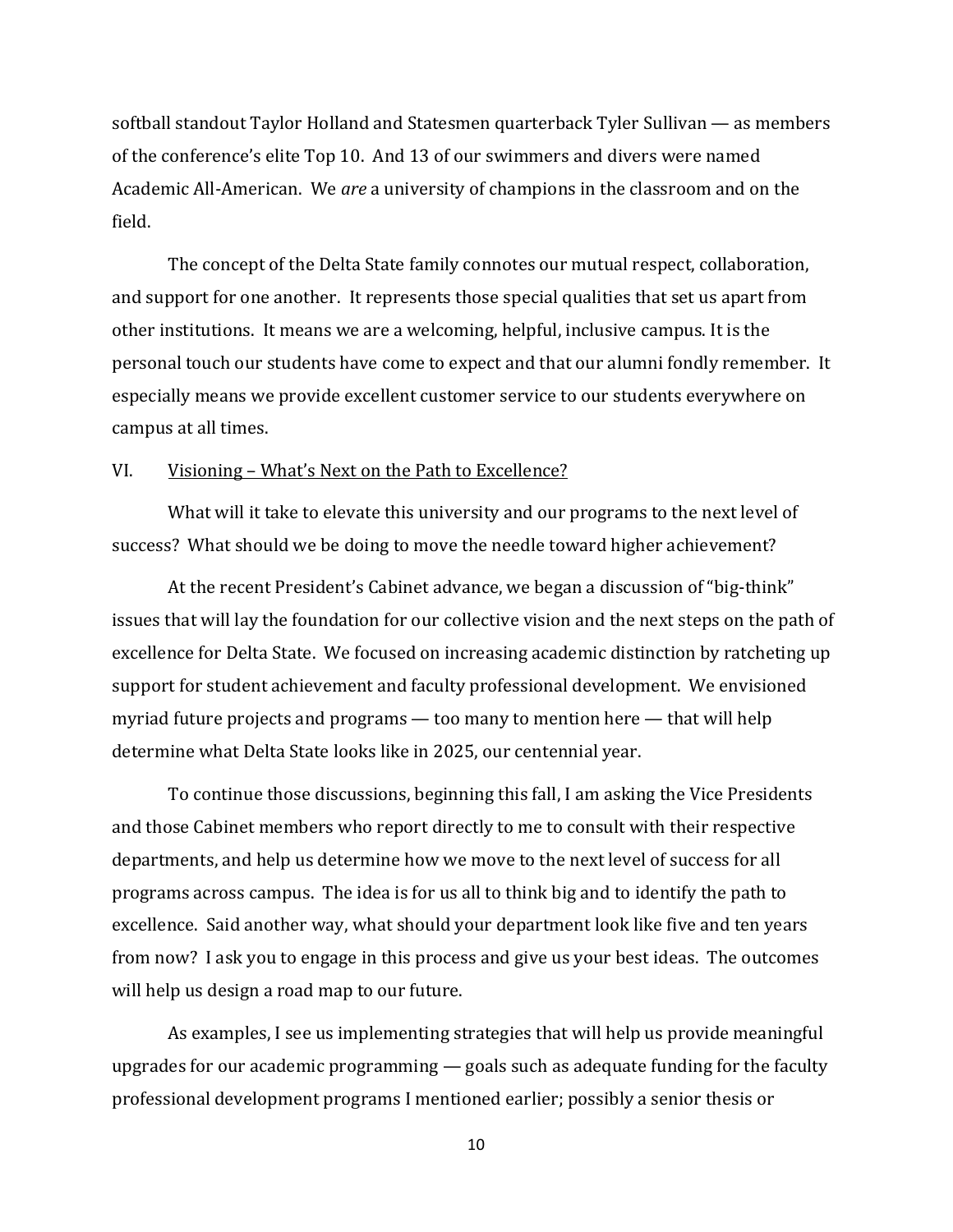capstone-type project for every graduating senior; the growth of our honors program; enhancement of our student success and retention efforts; and, new private dollars to support academics across the board.

For starters, I am announcing three academic support initiatives. First, I have asked Alumni-Foundation Executive Director Keith Fulcher to commence a new Centennial fundraising program to raise annual fund dollars for each of our three colleges and the school of nursing, so our deans and chairs have additional resources at their disposal. These will be new, privately-raised dollars to complement the institutional funding that supports our core academic programs. It is high time that we restore travel, conference, and other professional development funding support for the benefit of the academy. This can be done with additional funds that empower and enable our deans, chairs, and program managers to direct targeted resources where they are most needed to support our academic mission. Second, I have approved the hiring of a designated academic fundraiser, with reporting responsibilities to the Provost and generously funded by our Foundation, to support annual and targeted project fundraising for our academic programs. And, third, to kick off the new funding effort for academics, we are immediately adding \$5,000 to each of the designated foundation funds for the three colleges and the school of nursing.

Other examples of vision-driven strategies for academics include an array of "next steps" for our student success and retention efforts. One step is implementing innovative ways to provide our undecided students with a guided pathway to success through "metamajors" that will get them started on a stronger footing. Another approach is focusing on gateway courses, the ones that often tend to result in student drop-out. Still another idea is providing supplemental instructors to complement course work. And we want to shift the path-to-graduation culture toward the notion of a student's full-time status being defined as 15 hours instead of 12 hours. I believe these measures will help bolster student academic performance and improve the climate for all students to feel they belong in college and can succeed. Provost McAdams will roll out specifics about these programs in the weeks ahead.

I envision more opportunities for our students and faculty in on-campus and offcampus academic pursuits. I have asked Provost McAdams to establish an Academic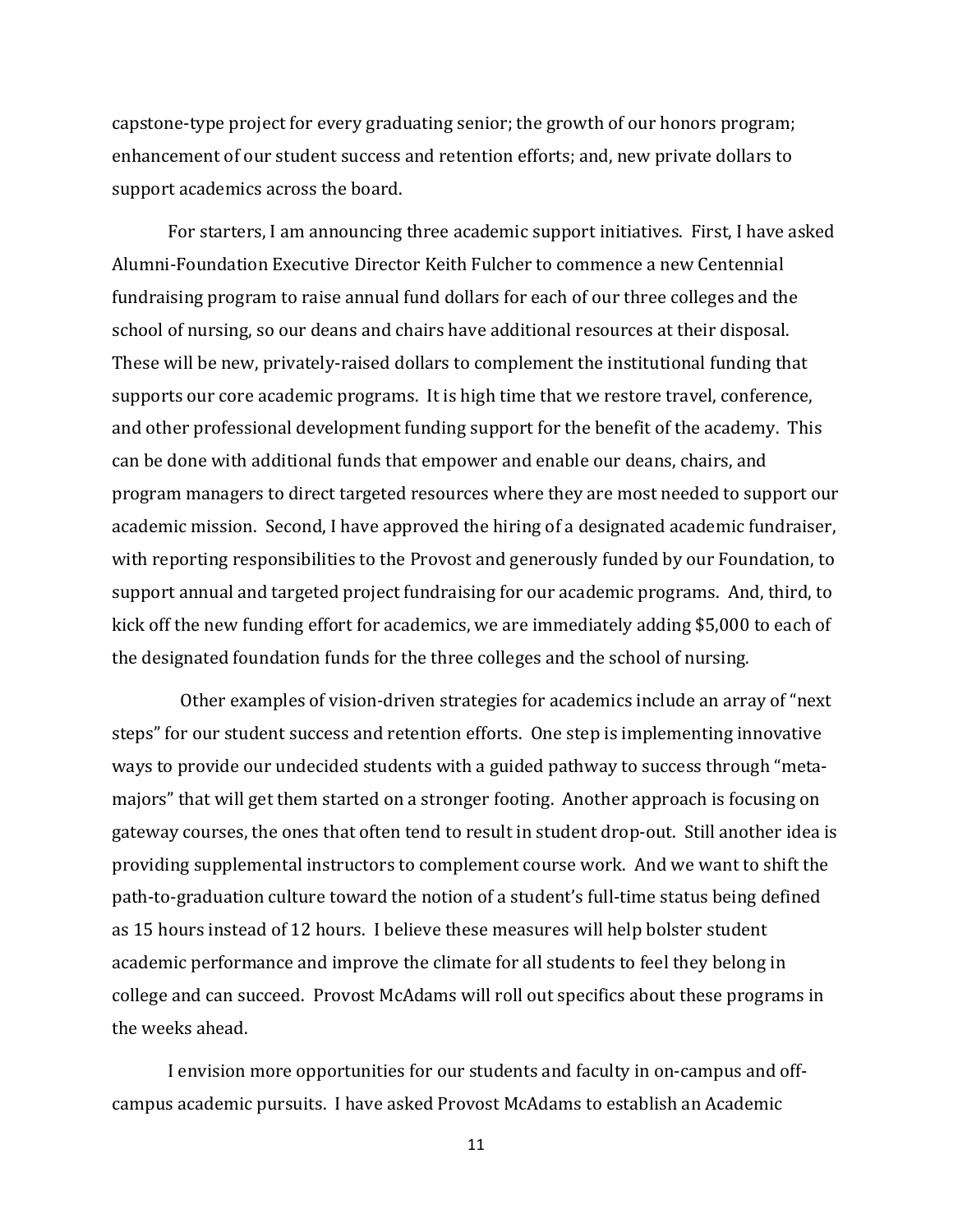Excellence and Recognition Task Force that will identify strategies to target and prepare our best students, not just for graduate and professional school programs and jobs, but also for Truman, Marshall, Mitchell, Goldwater, Wilson, Fulbright, and other similar fellowships...and someday maybe even a Rhodes scholarship. We, as thinkers, should certainly be teaching our students *how* to think. But, somewhat differently, we should also be showing them *how* to be creative and innovative, and *how* to adapt to the world around them. Time is of the essence. We have these students under our tutelage and care for only four or fewer years, and what they learn here should be for life. Likewise, I want to make available to our faculty an array of specialized post-graduate professional development opportunities in their fields, including participation in government programs through the National Endowment for the Humanities, NASA, the National Science Foundation, and other federal agencies, and through international programs such as Fulbright fellowships and other teaching and research ventures available overseas.

A vision for the future that is coming into focus is our standing as a musical and cultural mecca. The synergies are clear. With the strength, activities, and potential of the combination of our music and art departments, the Delta Music Institute, the Delta Center for Culture and Learning, the Mississippi Delta National Heritage Area, the International Delta Blues project, Bologna Performing Arts center programs, and our new partner, the GRAMMY Museum Mississippi, Delta State is establishing itself as a collective center of excellence for music and culture. Add to that potent mix Delta State's new low-power FM campus radio station, WDSW 88.1, which will be rolled out officially in the next few weeks. Increasingly, these musical and cultural areas will help define our future, and the programmatic review process this fall will allow us to pinpoint other key areas that should rightfully be a part of our vision for that future.

As examples of our increasing music-centric focus, the opening of the GRAMMY Museum Mississippi in November will afford the university many showcasing opportunities. The second annual International Delta Blues Conference is slated for October 5 and 6. On the cultural front, we have begun plans for next spring's Race Relations Conference. Taken together, those two conferences have become bookend, signature programs for the university.